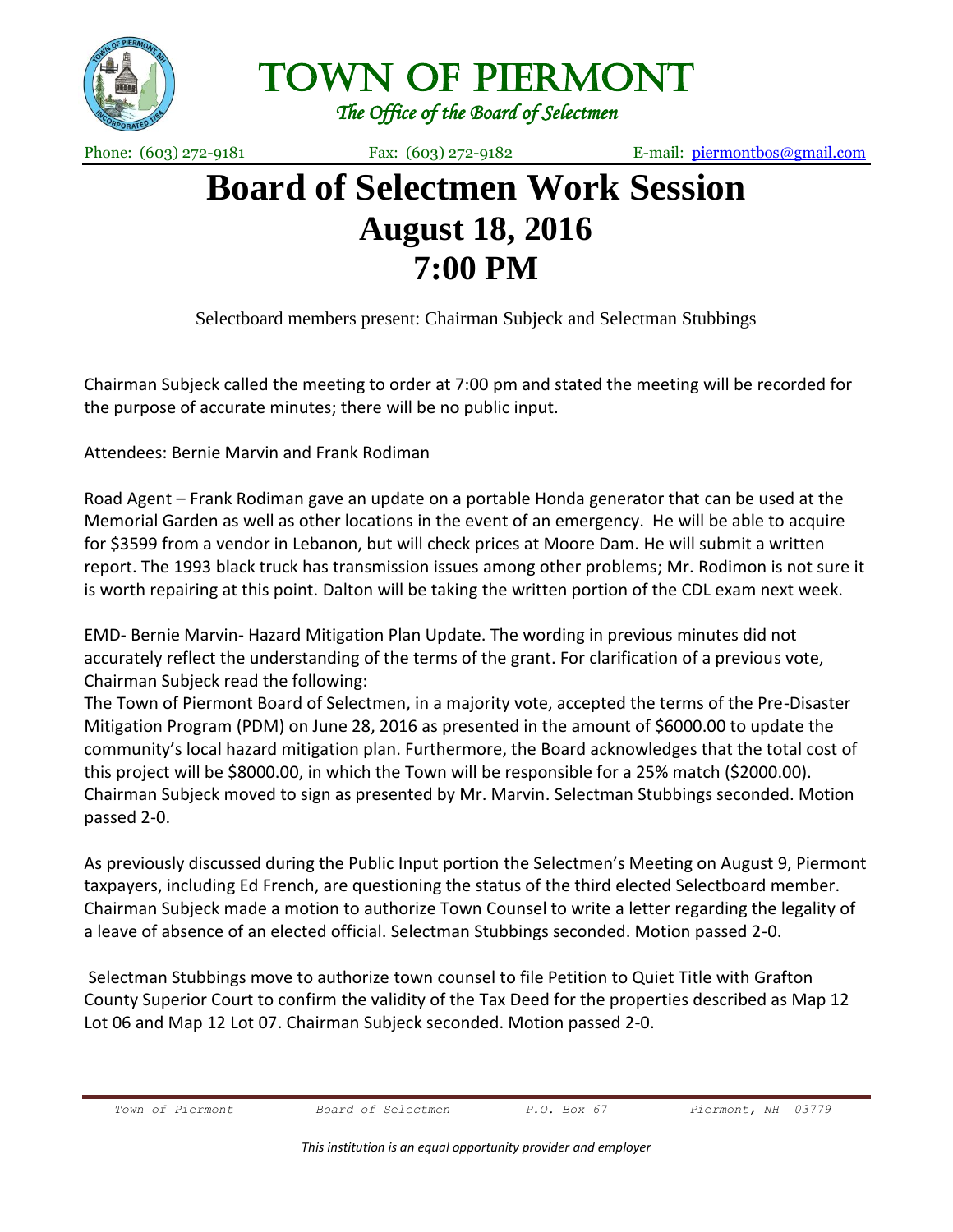Manifest was discussed. The payment to Aflac is for the deductions from employees' payroll for their individual coverage. The manifest was signed.

Minutes from August 9, 2016 were reviewed and corrections were made. The number of campers and staff at CWW during 2015 were not included in the minutes. Selectman Stubbings had stated the numbers that had been reported by CWW after the camping season as required by the court decision in 2008. Selectman Stubbings made a motion to accept minutes as amended. Motion seconded by Chairman Subjeck. Motion passed 2-0.

Non-public session documentation should be revised to include administrative assistant, as it had previously.

Selectman Stubbings reported on the discussion regarding the Yard Sale Ordinance that took place at the Planning Board Meeting on Wednesday August 17. The Yard Sale Ordinance was passed as a Warrant Article at Town Meeting, but there is no actual policy in place for permitting or enforcement. The Yard Sale Ordinance will again be discussed on August 23 with input from the Planning Board, ZBA and Chief Hebert.

The Recreation Department was discussed. The hope is to have a well-rounded program that includes more than just sports and athletics. There are many people in town that might be interested in doing cooking classes, a fishing derby or other activities to get people involved in the program. To have a successful program it will need volunteers and a motivated person to run it.

Chairman Subjeck suggested that Jen Rugar have access to the Outstanding Items List. Selectman Stubbings agreed. Chairman Subjeck was able to log in and share the file.

The upcoming elections require attendance by the Selectmen. Bernadette Ratel called the Secretary of State to find out how to provide coverage with two active Selectmen; one is on the ballot for County Commissioner and the other works out of town. The response from SOS was that a Piermont resident that is on the Checklist can be appointed by the Selectmen to fill in at the polls during the elections.

There have been changes to the upcoming meeting dates due to the elections. The schedule is posted at the office, the 4- Corner Store and is available on the webpage.

Selectman Stubbings made a motion to adjourn meeting. Motion seconded by Chairman Subjeck. Meeting adjourned at 10:12pm.

Respectfully submitted,

\_\_\_\_\_\_\_\_\_\_\_\_\_\_\_\_\_\_\_\_\_\_\_\_\_\_\_\_

Jen Rugar

Selectboard: